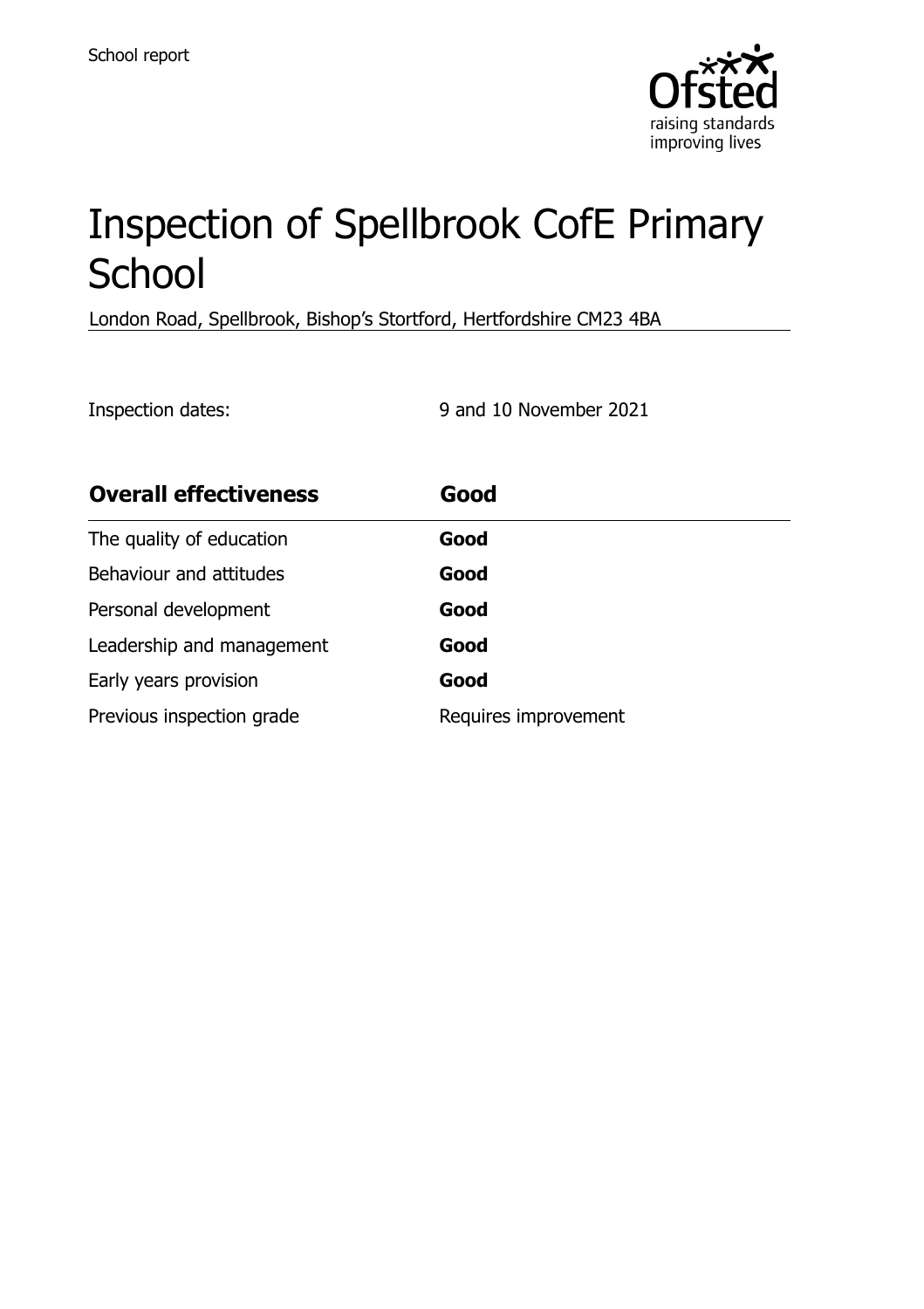

# **What is it like to attend this school?**

It is a pleasure to be at this school. Pupils feel respected and cared for well. Pupils, staff, governors and parents all mention the 'family feel' where everyone looks out for each other. Pupils behave sensibly and politely.

As pupils get older, they enjoy opportunities to take on responsibilities around school, no matter how small. The peer mediators spoke confidently about how they solve pupil conflicts at breaktime and lunchtime. The worship team talked happily about their contribution to a recent church service. One pupil said, 'Helping the teacher in the classroom is just as important as some of the other special jobs we can have.'

Teachers want every pupil to enjoy coming to school, so they make sure classrooms are happy, lively spaces. Pupils' talk during lessons is focused and linked to their learning. The activity days staff organise complement pupils' learning well. Pupils spoke keenly about their recent capoeira workshop, where they learned a new sport and its origins to develop their knowledge of other cultures.

Pupils know about bullying, but say it rarely occurs. They say adults would help if it were to happen. This care from adults ensures pupils feel safe and can achieve their best.

#### **What does the school do well and what does it need to do better?**

Staff at all levels have worked hard over the past few years to develop the school. Leaders have made appropriate changes to the curriculum for most subjects. Where leaders have done this well, they have set out curriculum plans which show what knowledge pupils need to learn. They have trained teachers to teach this knowledge to pupils. For example, in mathematics, teachers select appropriate activities that help pupils to learn mathematical ideas. Pupils' recall of these is impressive.

In a few subjects, teachers select activities that may not best support pupils to learn and apply important knowledge. Leaders know curriculum plans for these subjects should be clearer. They have identified actions to address this quickly.

Leaders help teachers to identify if a pupil may have special educational needs and/or disabilities. They do this quickly and carefully, guiding teachers on how to help pupils. For example, leaders will observe and work with the pupil in class to show teachers what support the pupil needs to achieve well.

Leaders have made reading a top priority. Staff have been trained to teach early reading well. Teachers spot pupils who are not keeping up. Teaching assistants are skilled at teaching the school's reading programme. They work with these pupils to help them catch up. Pupils enjoy the books their teachers read to them. Older pupils spoke positively about teachers recommending them books based on their interests.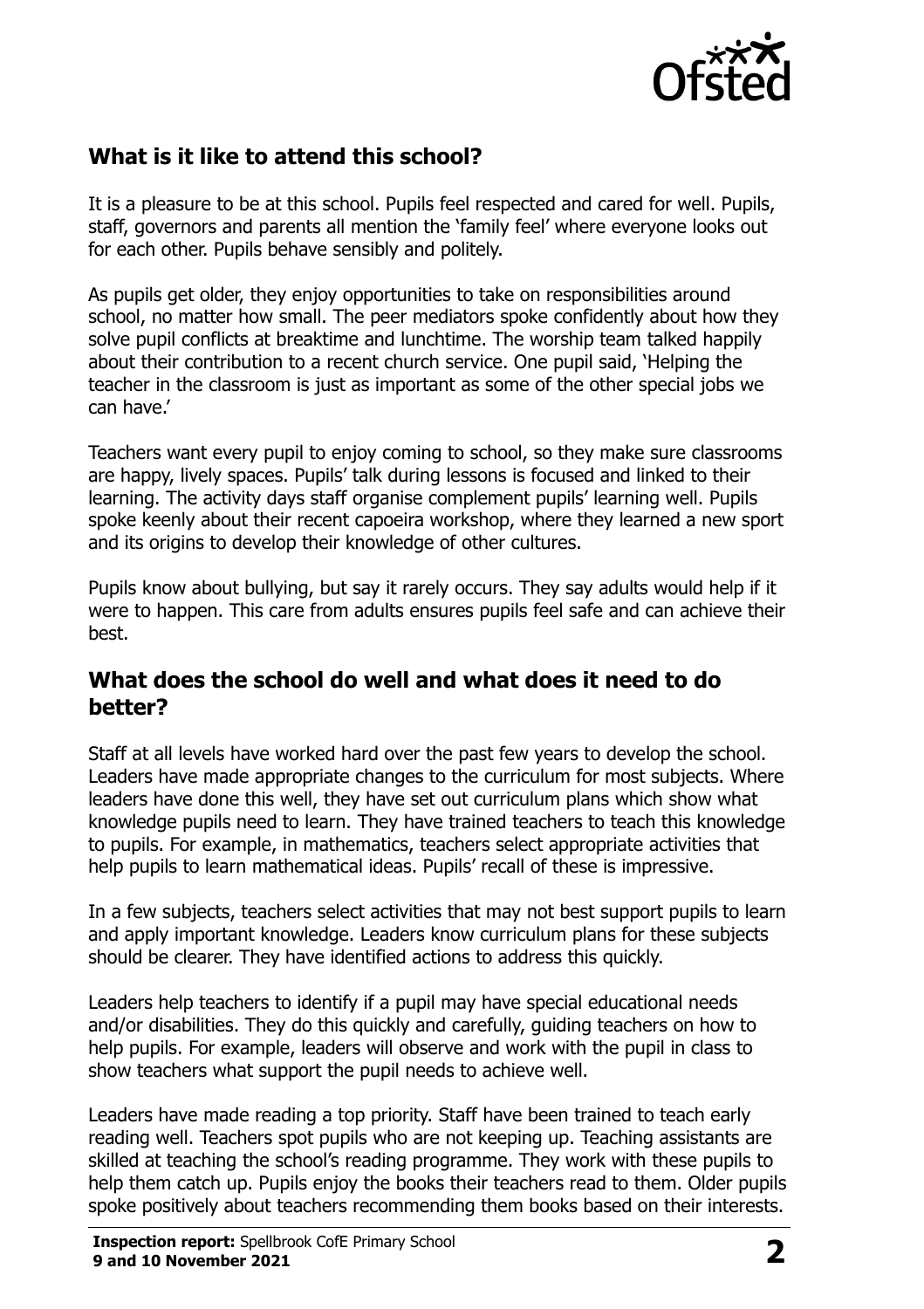

Some pupils have a buddy who reads with them. This helps them to feel more confident with reading. As a result of the effective leadership and teaching of reading, almost every pupil is ready to read more challenging books in key stage 2.

A very small number of pupils finish the phonics programme before they are ready to read new words. These pupils know the phonics sounds they should, but are not fluent readers when they enter key stage 2. Leaders know they need to refine their processes to provide additional strategies to help these pupils.

Pupils have lots of chances to develop their skills and knowledge in a wide range of areas. Pupils sing confidently and well. They all learn to play a musical instrument. Pupils become skilled in art, and they are proud to see their work included in the school's beautiful displays.

Leaders organise extra-curricular activities thoughtfully to prepare pupils for life in modern Britain. These experiences teach pupils about different people and cultures. For example, pupils learned new sports in a recent workshop relating to the Paralympic Games. Pupils learned that sports can be adapted to support all people.

Children in the early years are well prepared for the next stage of their education. Teachers use well-planned activities, based on assessments and children's interests, to help children develop knowledge and skills effectively. Teachers and teaching assistants use consistent phrases and hand signals that teach children about behaviour expectations and routines. Children settle quickly into school and develop a love of learning that continues into key stage 1 and beyond.

Leaders have worked hard to improve attendance. There is a robust policy that staff understand and follow. This has helped pupils' attendance to improve more recently.

Leaders ensure staff feel valued. They provide professional development opportunities for all staff. Governors consider staff's workload. They question leaders about work practices and visit school to check these with staff. Staff work together to improve the school to best support the pupils. Parents recognise these improvements. There are strong, supportive relationships among all in the school community.

#### **Safeguarding**

The arrangements for safeguarding are effective.

Appropriate checks are completed for those adults visiting or working in the school. Staff and governors complete training that helps them to identify pupils who may be at risk of harm. Staff understand their responsibility to report any concerns straight away. Leaders respond to these issues quickly to get pupils and families the support they need.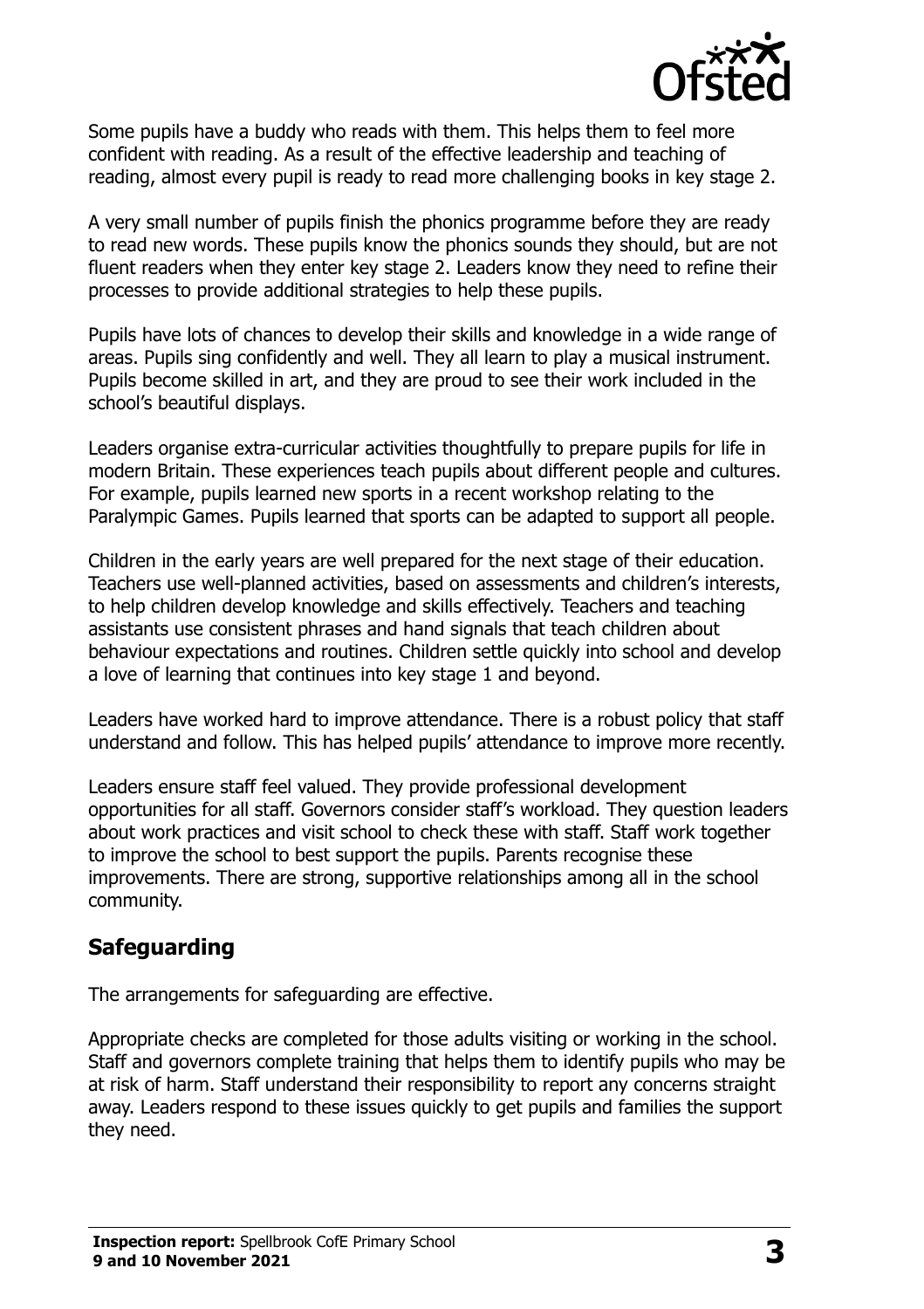

The curriculum guides teachers to explain concepts about health and relationships in an age-appropriate way. Pupils know the 'funny tummy feeling' means they have a worry to share with a trusted adult.

# **What does the school need to do to improve?**

#### **(Information for the school and appropriate authority)**

- Leaders have designed their curriculum well in most subjects. Curriculum planning for some subjects is in the early stages of development. The result is that teachers are not well supported in planning a sequence of lessons with appropriate activities that will help pupils to understand important knowledge in these subjects. For this reason, the transitional arrangements have been applied. Leaders need to ensure that all curriculum plans are clear and implemented as intended.
- A very small number of pupils do not learn to read fluently by the end of key stage 1. They are not fully confident when reading more challenging texts as they get older. Leaders should make sure all pupils can read and understand unfamiliar words quickly.

## **How can I feed back my views?**

You can use [Ofsted Parent View](http://parentview.ofsted.gov.uk/) to give Ofsted your opinion on your child's school, or to find out what other parents and carers think. We use information from Ofsted Parent View when deciding which schools to inspect, when to inspect them and as part of their inspection.

The Department for Education has further quidance on how to complain about a school.

If you are the school and you are not happy with the inspection or the report, you can [complain to Ofsted.](http://www.gov.uk/complain-ofsted-report)

## **Further information**

You can search for [published performance information](http://www.compare-school-performance.service.gov.uk/) about the school.

In the report, '[disadvantaged pupils](http://www.gov.uk/guidance/pupil-premium-information-for-schools-and-alternative-provision-settings)' refers to those pupils who attract government pupil premium funding: pupils claiming free school meals at any point in the last six years and pupils in care or who left care through adoption or another formal route.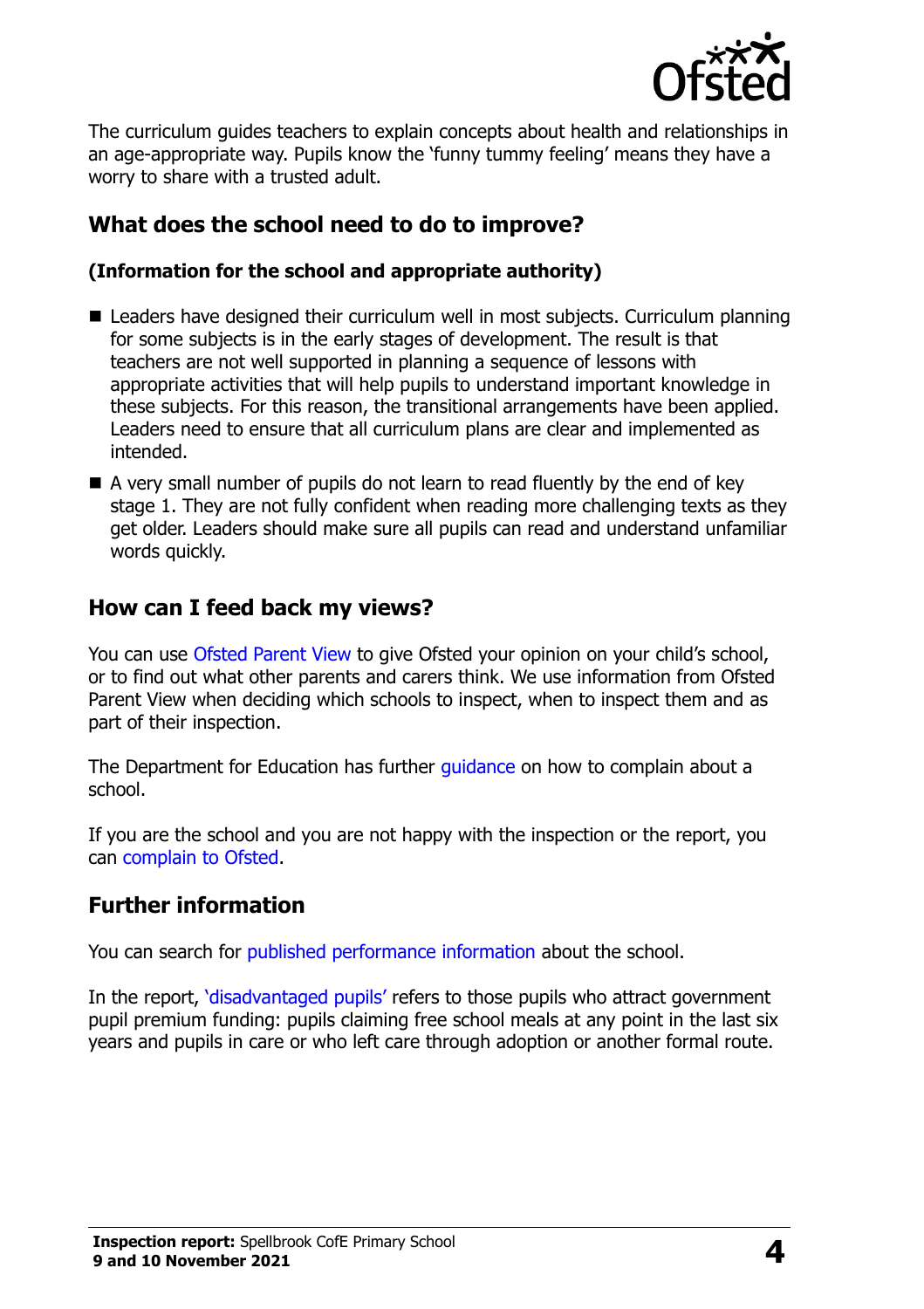

## **School details**

| Unique reference number             | 117405                                                              |
|-------------------------------------|---------------------------------------------------------------------|
| <b>Local authority</b>              | Hertfordshire                                                       |
| <b>Inspection number</b>            | 10207072                                                            |
| <b>Type of school</b>               | Primary                                                             |
| <b>School category</b>              | Voluntary controlled                                                |
| Age range of pupils                 | 3 to 11                                                             |
| <b>Gender of pupils</b>             | Mixed                                                               |
| Number of pupils on the school roll | 102                                                                 |
| <b>Appropriate authority</b>        | The governing body                                                  |
| <b>Chair of governing body</b>      | Fay Clark                                                           |
| <b>Headteacher</b>                  | Jeremy Fisher                                                       |
| Website                             | www.spellbrook.herts.sch.uk                                         |
| Date of previous inspection         | 24 and 25 April 2018, under section 8 of<br>the Education Act 2005. |

## **Information about this school**

- Spellbrook Primary School is a Church of England school. It is part of the Diocese of St Albans.
- The religious character of the school was inspected under section 48 of the Education Act (2005) in October 2016 and was judged to be good.
- The school is part of the Envision Schools Partnership. These schools work collaboratively to deliver school support across the primary phase.
- The school has undergone significant changes to leadership since the last inspection. The headteacher started in April 2020.
- $\blacksquare$  There is a breakfast club run by the school.

#### **Information about this inspection**

The inspectors carried out this inspection under section 5 of the Education Act 2005.

This was the first routine inspection the school received since the COVID-19 pandemic began. Inspectors discussed the impact of the pandemic with school leaders and have taken that into account in their evaluation.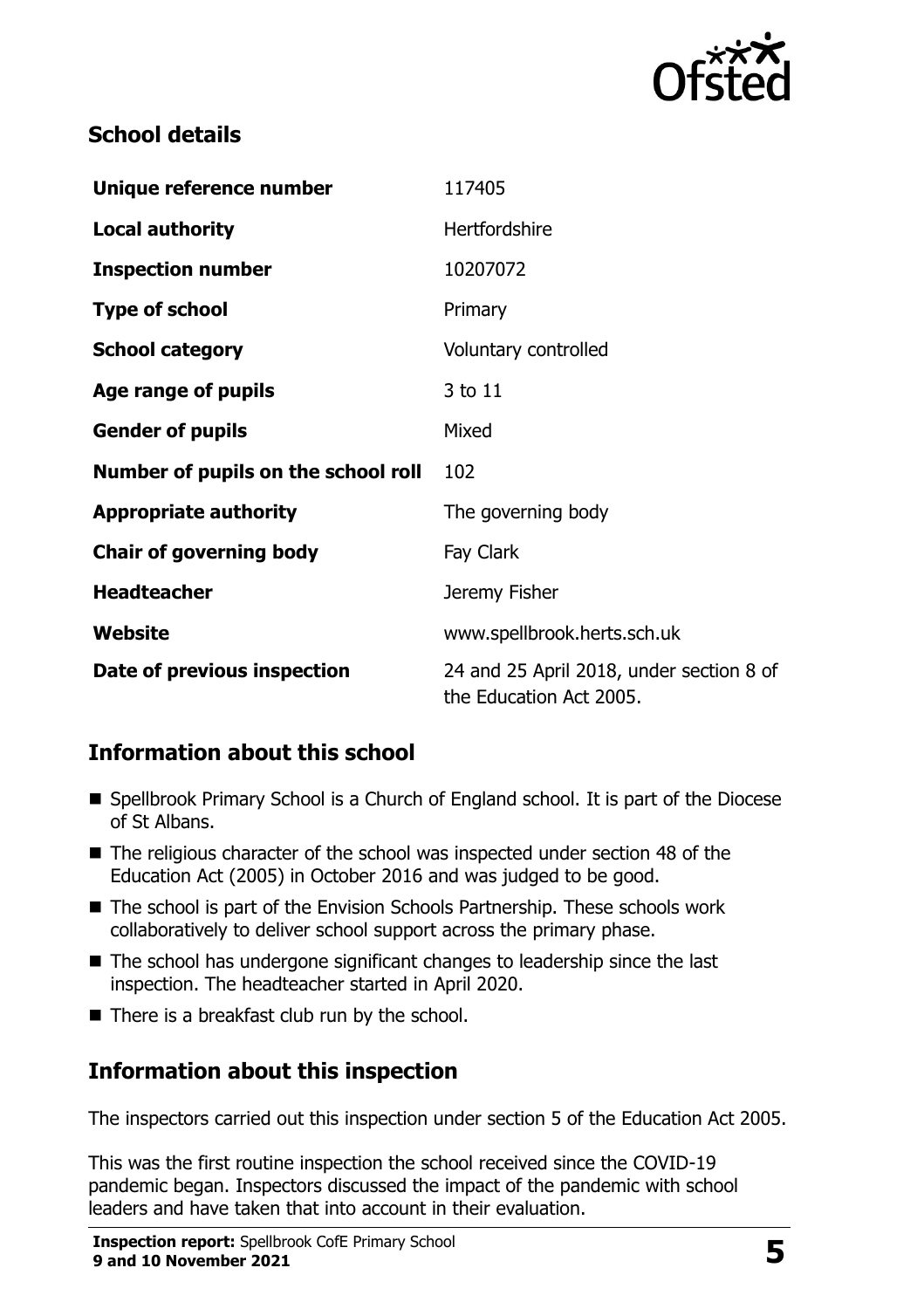

- Inspectors met with the headteacher, deputy headteacher, early years leader and special educational needs coordinator. The lead inspector met in person and remotely with governors and a local authority representative.
- **Inspectors carried out deep dives into these subjects: early reading, mathematics,** science and history.
- For each deep dive, inspectors met with subject leaders, looked at curriculum plans, visited a sample of lessons, spoke to teachers and teaching assistants, spoke to some pupils about their learning, listened to a sample of pupils read and looked at samples of pupils' work. The lead inspector also looked at curriculum plans and spoke to leaders about some other subjects.
- To inspect safeguarding, the lead inspector held meetings with the designated safeguarding lead and other staff and reviewed documentation, including the single central record of recruitment and vetting checks.
- The lead inspector reviewed a range of school documentation and policies, including records of governors' meetings, reports from external advisers and information relating to pupils' attendance and behaviour.
- Inspectors gathered pupils' views by speaking to groups of pupils and speaking to pupils at lunchtime and in lessons. There were no responses to Ofsted's pupil survey.
- **Inspectors gathered parents' views via the 31 responses and 19 free-text** responses submitted to the online survey, Ofsted Parent View.
- Inspectors gathered staff members' views by speaking to several of them. Inspectors took account of the 20 responses to Ofsted's staff survey.

#### **Inspection team**

Daniel Short, lead inspector **Her Majesty's Inspector** 

Linda Allison Ofsted Inspector